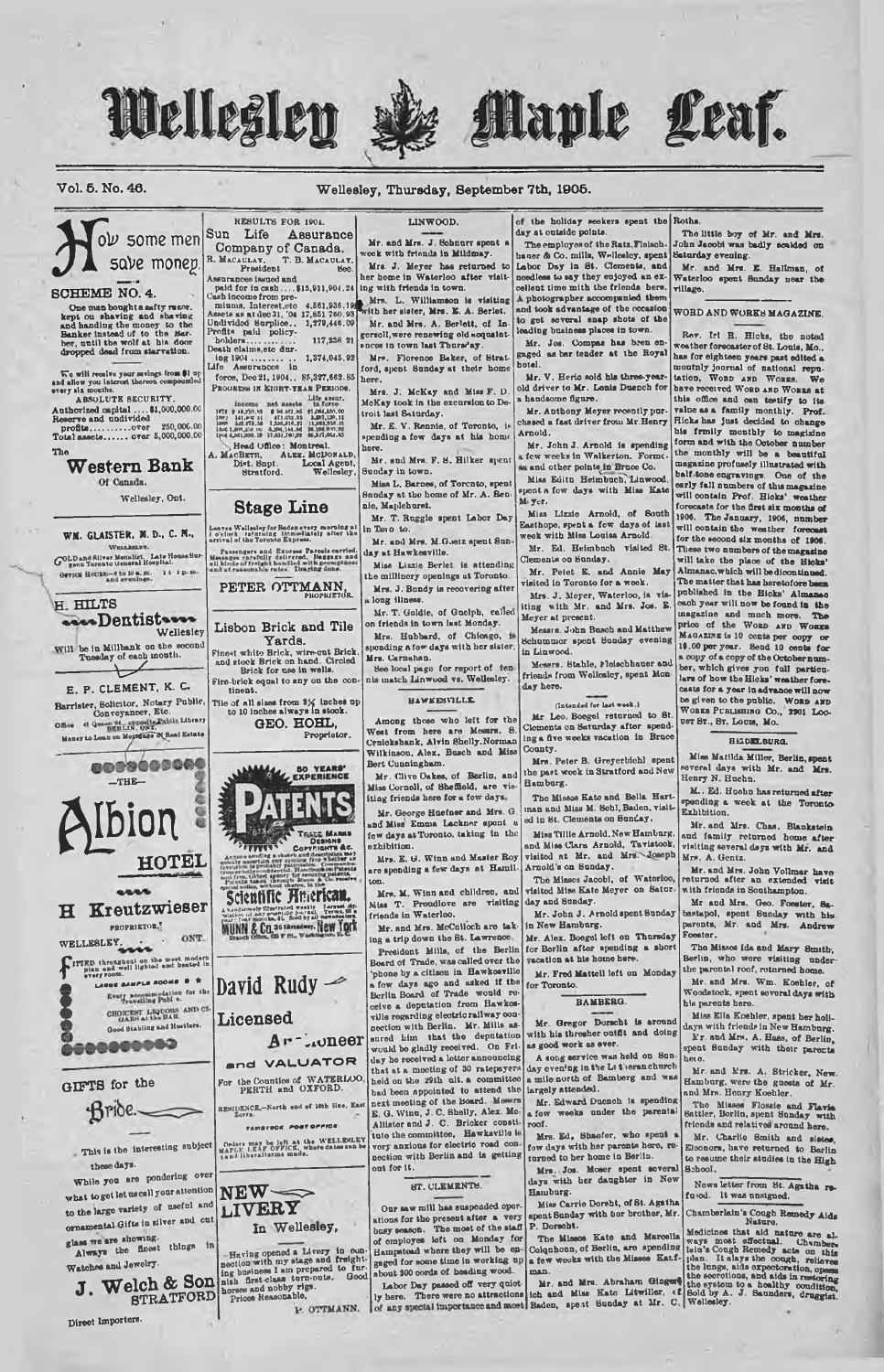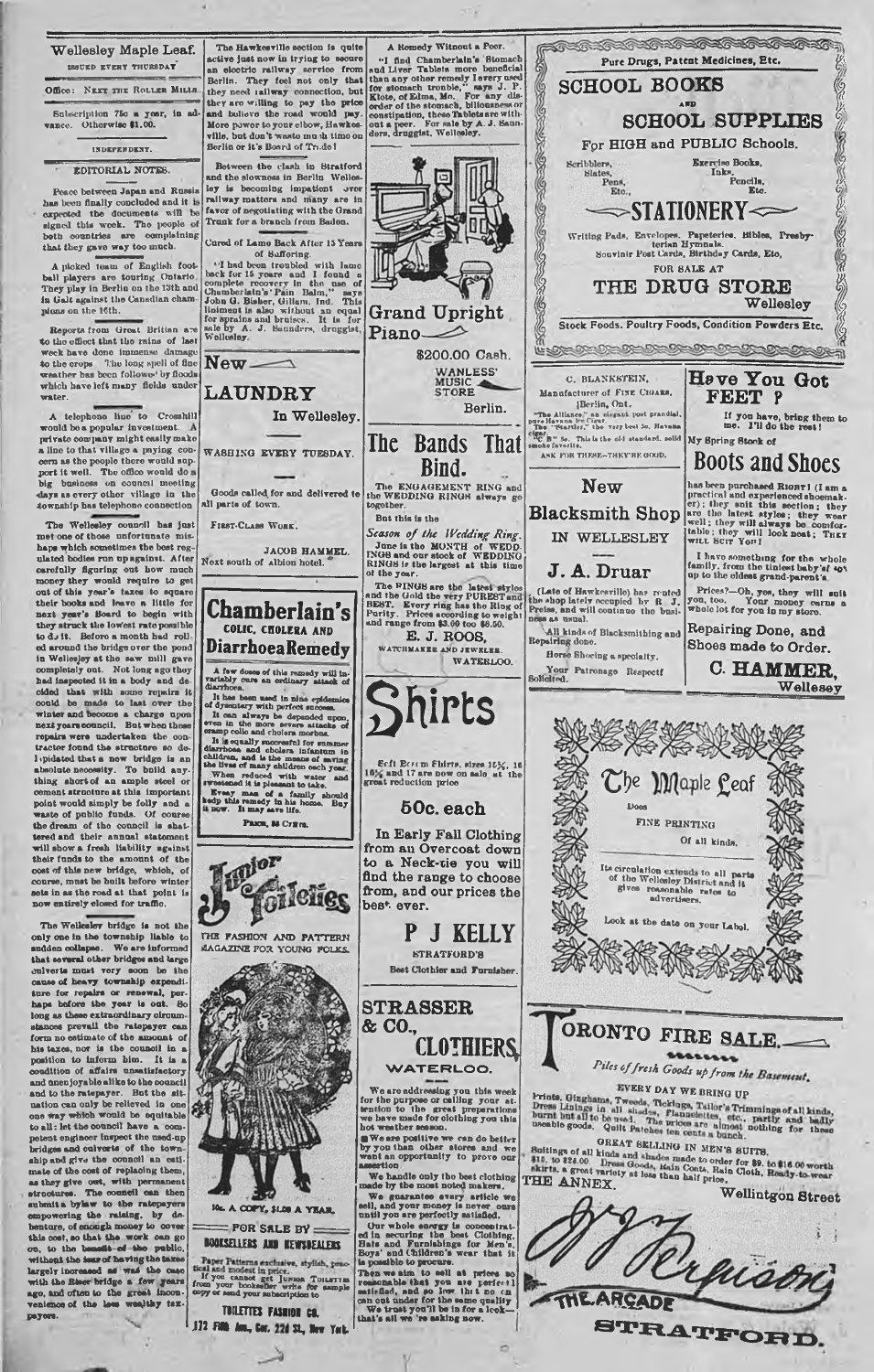ALL<br>
OKINDS Sale Bills<br>Concert Poster& Dodgers Programs

Job

**Printing** 

Office Stationery Cards, Circulars or any-<br>thing in the line<br>of Printing.

LOCAL NEWS

Carl Green spent the fore part<br>this week in Galt and Toronto.

Albert Doering, Crowhill, sells<br>Raymond aewing machine and<br>National Cream Separators. They<br>are the very best. See them

are two very cest. exc them<br>The Wellesley Branch Women's<br>In-titate cancelled their September<br>me thig on account of the show.<br>Their October meeting will be duly<br>announced in the "Leaf."

The Hill & Ratz sale of 70 stork.<br>
The Hill & Ratz sale of 70 stork.<br>
ers held here yesterday was a decided success, every sammal being<br>
such They were rather light but<br>
were picked up at very fair prices.

Loer.--Between New-Hamburg and Nober's James Theodore of Wilmot boundary and Union Wilmot boundary and Union Welley and Union Indiana Ang, 22nd Angles and Nobel and North Word at C. Reader's Lisbon P. O

Nasters Engene and Walter Lech-<br>her, rons of kev. D. Locher, start of the to-day on their return to Concordia<br>to-day on their return to Concor-<br>pending their summer holidays at<br>pending their summer holidays at<br>home here.

nous norses.<br>
Mr. Wm. Kelterborn has moved<br>
his family into the Zinkann Block,<br>
which he lately parchased. The<br>
store will not be moved for a couple<br>
of vecks as the renovation and<br>
a'terations are being made in the<br>
now p

now promises.<br>
During the thunderstorm last<br>
During the thunderstorm last<br>
Baturday mght Mr J. H. Wagner's<br>
farm realdence was singing above to the<br>
what damaged by lightning. Ne<br>
one was injured, but their little son<br>
who

has already been adjusted.<br>
Hoffmelr Bros. set an example in<br>
Hoffmelr Bros. set an example in<br>
alonold bofolowed by cover prection<br>
along<br>the brongs of the brond of the brond stopped their could along the<br>
stopped their c

who pays taxes for bridge 10-ring<br>
will appreciate this act.<br>
We appreciate this act.<br>
Mr. J. G. Reiner returned home<br>
from his trip to British Columbia<br>
and Washington Territory- last<br>
three months, his longest absence f

in an who has lived three quarters<br>of a century.<br>The department of the Zinkann in<br>Leaves a rodd in business tand solid leaves a rodd in business and social<br>clustes which will long-to-fielt. Mr.<br>Einkann (the elder) and his

Me ars. W. Cleghorn and Geo.<br>cllinger spent Labor Day in Tor.

 $_{\text{out}}$ 

Mesers. W. Cleghorn and Geo.<br>Ballinger spont Labor Day in Toric Bullinger spont Labor Day in Toric on<br>too loop and the standing School next sumpling service in English at<br> $7$  p.m. Treaching service in English at<br> $7$  p.m.

#### Cause of Insomnia.

t accounting the system of the line of the line of the state of the case have been permanently curved by cases have been permanently curved by Chamberlain's Stormach and Line The Street Robert Street, Figure 1, Street Robe

BRIDGE CLOSED.

The bridge crossing the pond at<br>the sav-nill is now entirely closed<br>r traffic and people from the west<br>nter the village by driving around she paid. A meeting of the counterpaid will be held at the bridge on<br>all will be held at the bridge on<br>Friday wittermoon to decide whether<br>by go to the expense of repairing it<br>or replacing it with a new one,

#### SPORTING NOTES

SPORTING NOTES.<br>
Labor Day was anisonore sofar<br>
Labor Day was anisonore of Labor Day was anisonored. No<br>
body separatity having and the laboring and the labor<br>
body spperantly having fun.<br>
There were there different tenni

6-4,<br>
Berlet and Parcill (L) beat West<br>
and Rogers (W) 3-6, 6-1, 6-4,<br>
Williams and Hilker (L) beat<br>
Sunnders and Sheir (W) 6-4, 6-4,

Summary sets games 52

48

| Linwood |  |  |  |  |  |  |  |
|---------|--|--|--|--|--|--|--|
|         |  |  |  |  |  |  |  |

Mej fer Wellesley.<br>
In the second match Bernhard<br>
Bros., of Preston, the well-known<br>
and popular tensine experts, best<br>
Reiner and Kerr 6.4, 6.1.<br>
The third contest was between<br>
Bernhard Bros., and Messrs.<br>
Mernhard Bros.,

ning by 7-5, 6-2.<br>
Wellesley always w-<br>
Melbride and Aiken can play ten-<br>
Melbride and Aiken can play ten-<br>
ni all right, all been treve detects<br>
year the Been there we detect the property that is interactional is<br>
improv

Rogers didn't save the day this<br>
ring,<br>
ring,<br>
ring, was slightly hampered by<br>
the softness of the new clay count-<br>
med the softness next py made the<br>
most noise-sometimes.<br>
Look at fo us, Preston.<br>
The pool rembanknent,<br>

and Aiken (L) 6-4, 6-4, 3-6, 1-6,

A deam from New Hamburg arms<br>
1948 Pata.<br>
1948 Pata Local team which was gath-<br>
1961 to all team which was gath-<br>
1976 path and the second of the constant<br>
1976 path of the constant path and the second in the second of the

f: F. Schmidt, 1f.<br>Wellcaley-E. Stable o; O. Green-<br>Wool, p. J. Keafman, 1 b; G. Kube<br>2 b; A. Mertz, 3 b; A. Berecht, a u,<br>Miller, If.<br>Miller, If.<br>Miller, If.<br>Miller, If.<br>Miller, If.<br>Miller, If.

Estray Boar. Chine and the praniese of the antacriber.<br>This a can L.E.S., Weilester, about the space of the land the space of the space of the original the original of the space of the space of the take it away. JOS E. LICHTY,

## Estray Sow

 $\begin{array}{l} C^{\text{AME onto the premass}} \\ C^{\text{AME onto the premass}} \\ \text{see} \quad \text{In a even in 10, Wallers, a year-odd} \\ \text{see} \quad \text{The event is required by a year-odd} \\ \text{in 1, as a year-leodes and that it was.} \\ \text{JOHS DES.} \\ \text{In a year-1000} \\ \text{In a year-1000} \\ \text{In a year-1000} \\ \text{In a year-1000} \\ \text{In a year-1000} \\ \text{In a year-1000} \\ \text{In a year-1000} \\ \text{In a year-1000} \\ \text{$ 

#### You Have Confidence

Fortunate is the business "man<br>who has won the reputation<br>for dependability, and for giv-<br>the best and most satisfying bargains.

Fortunate is the public that deals in such a stor

V R BERLET Merchant Tailor **LINWOOD** 

gas built his business up along this line, and it 's still growing.

This Spring his stock of Suitings. is simply Elegant. The prices are<br>as low, and the workmanship is as

#### **Auction Sale**

Of Farm, Stock, Implements, Etc

There will be sold by public ancience of the same of the same of the same line of the same state of the Sillar Control of the Sillar Control of the Sillar Sillar Control of the Sillar Control of the same of the same of th

 $\begin{tabular}{l|c|c|c|c|c} \hline \textbf{v} & \textbf{P} & \textbf{P} & \textbf{P} & \textbf{P} & \textbf{P} & \textbf{P} & \textbf{P} & \textbf{P} & \textbf{P} & \textbf{P} & \textbf{P} & \textbf{P} & \textbf{P} & \textbf{P} & \textbf{P} & \textbf{P} & \textbf{P} & \textbf{P} & \textbf{P} & \textbf{P} & \textbf{P} & \textbf{P} & \textbf{P} & \textbf{P} & \textbf{P} & \textbf{P} & \textbf{P} & \textbf$ 

relations, access of this were add, driver for the particle of the particle properties of the particle properties of the control of the control of the control of the control of the control of the control of the control of ram i postaje skopiske man velik politike na metale na stare i politike na stare i politike na stare i politike na stare i politike na stare i politike na stare i politike na stare i politike na stare i politike na stare





# SMYTH BROS.,

Cash and one Price **Cheap Cash Store** 

## ${\rm \ G}$ reat  ${\rm \ C}$ pclone in  ${\rm \ Y}$ a $\nu$ kes $\nu$ ille :

The undersigned has received the agency for Wollesley Township<br>for the

Ontario Farmers' Weather Insurance<br>Mutual Company.

**EERLIN.** 

HEAD OFFICE. GRAND VALLEY. The only Company of its kind in Ontario.

This Company insures Dwellings and Out Bulldings against loss or damage by Wind Sterrar, Cyclometor Tornadoss. Vehicles, Farm Implements and Live Stock and the stock of the stock of the stock of the stock of the stock of

On July 29th, 1905 \$500,000 worth of insurance was passed by the Board, making over one million dollars worth now carried by this Company.

cannot consider the Section of the Section of the Section Considered to the property of the Section of the property of the property of the section of the section of the section of the section of the section of the section or<br>for th<br>advise

W. W. Day, Thamesford, on June 27th wrote: "I beg to acknowledge chapse for \$200 payment of my less on June 3th. I would advise any farmer who has not got a weather insurance policy to secure one without delay.

Within the past month I have taken applications for insurance amounting to about Twenty-Five Thousand Dollars. I am getting around as fat as convenient but if any person'swould like me to call sooner drop me a card and I w

#### B. J. BALLARD.

Agent for Wellesley Township, HAWKESVILLE.